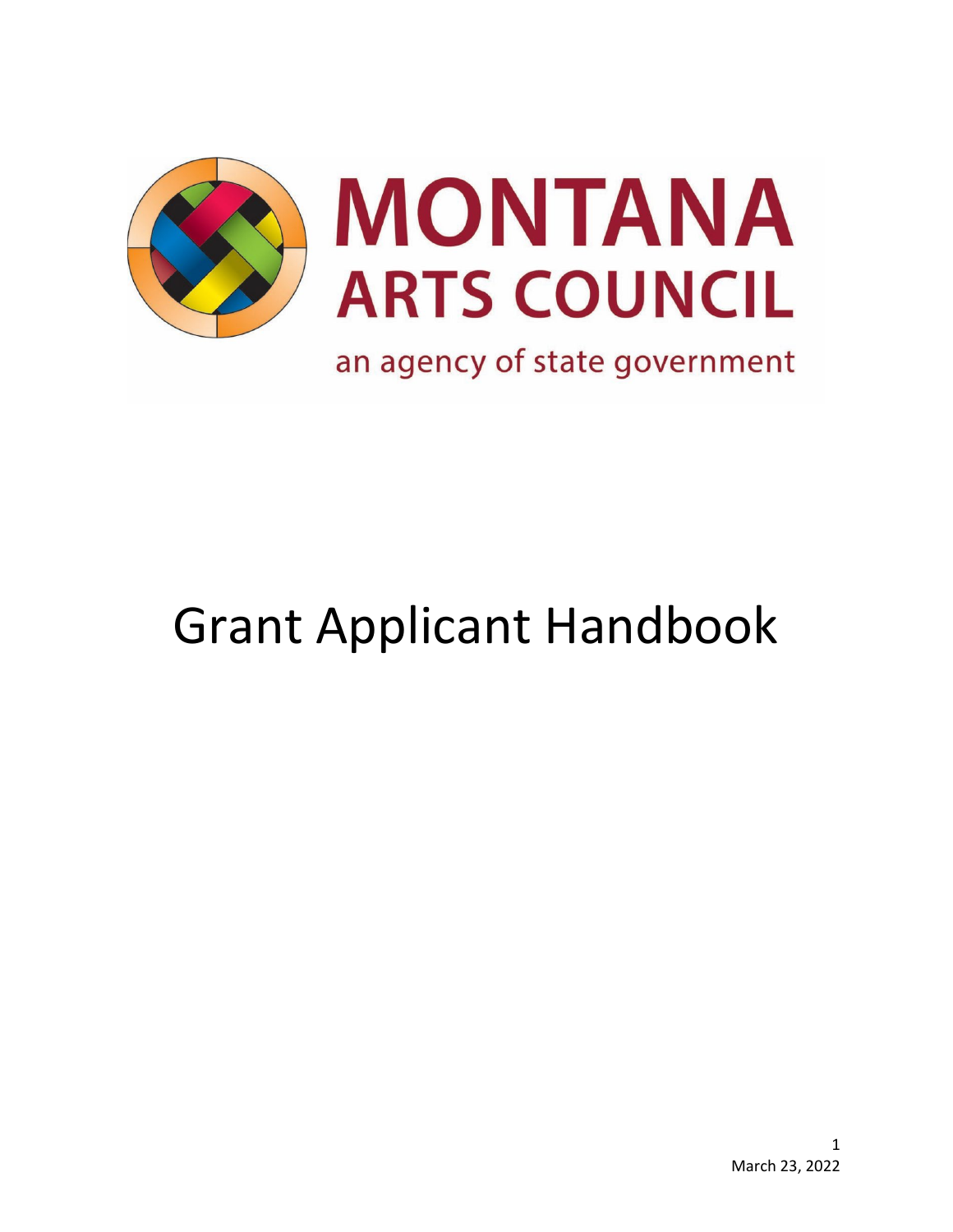## About the Montana Arts Council

The Montana Arts Council is the agency of state government established to develop the creative potential of all Montanans, advance education, spur economic vibrancy, and revitalize communities through involvement in the arts. The Montana Arts Council is governed by 15 individuals appointed by the Governor. It is funded by the state and federal government.

### Overview of Grants and Awards

**Grants** – Below is a list of current ongoing grant programs administered by the Montana Arts Council. Artists and organizations with arts programming are encouraged to visit [art.mt.com](https://art.mt.gov/) for more information, including guidelines, on available grants.

- **AISC-Artists in Schools & Communities:** provides funds to support a wide range of arts learning experiences & artist residencies as well as other special projects that support arts learning in school and community settings.
- **C&A-Cultural & Aesthetic Projects:** Funded by the Cultural Trust from interest earnings on the coal tax surcharge, these grants seek to support a robust cultural environment with funding for activities, programs, and acquisitions.
- **PVP-Public Value Partnership:** provides operating support for the artistic and educational mission of Montana arts organizations.
- **SIG-Strategic Investment Grants:** provide funds up to \$1000 to professional artists, nonprofit organizations with arts programming, and K-12 teachers in Montana.
- **SSO-Statewide Service Organization:** provide operating support to organizations with statewide membership and statewide board of directors.

**Awards** – The list below includes awards given in recognition of exemplary work. Awards are highly competitive. Not all awards have a financial aspect. Some are honorary only.

- **Governor's Arts Award**  Awarded in even numbered years, Montana honors those individuals & institutions who have contributed a substantial legacy to the arts in Big Sky Country. Awarded in the Governor's name, these awards represent the highest honor Montana bestows on those working in the visual, performing, and literary arts.
- **Artist Innovation Award**  Artist Innovation Awards acknowledge Montana artists who have demonstrated dedication to their creative pursuits and discovery in their artwork. AIA supports the risk taking necessary to expand an artist's vision and practice.
- **Poet Laureate**  Advancing & supporting the poetic arts involves reaching out to and beyond the art and literary communities in Montana to promote the appreciation of poetry as an ancient and ongoing form of expression.
- **Percent for Art** The 48th Montana State Legislature established the Percent for Art program in 1983, "in recognition of its responsibility to create a more humane environment of distinction, enjoyment, and pride for all its citizens and in recognition that public art is a resource that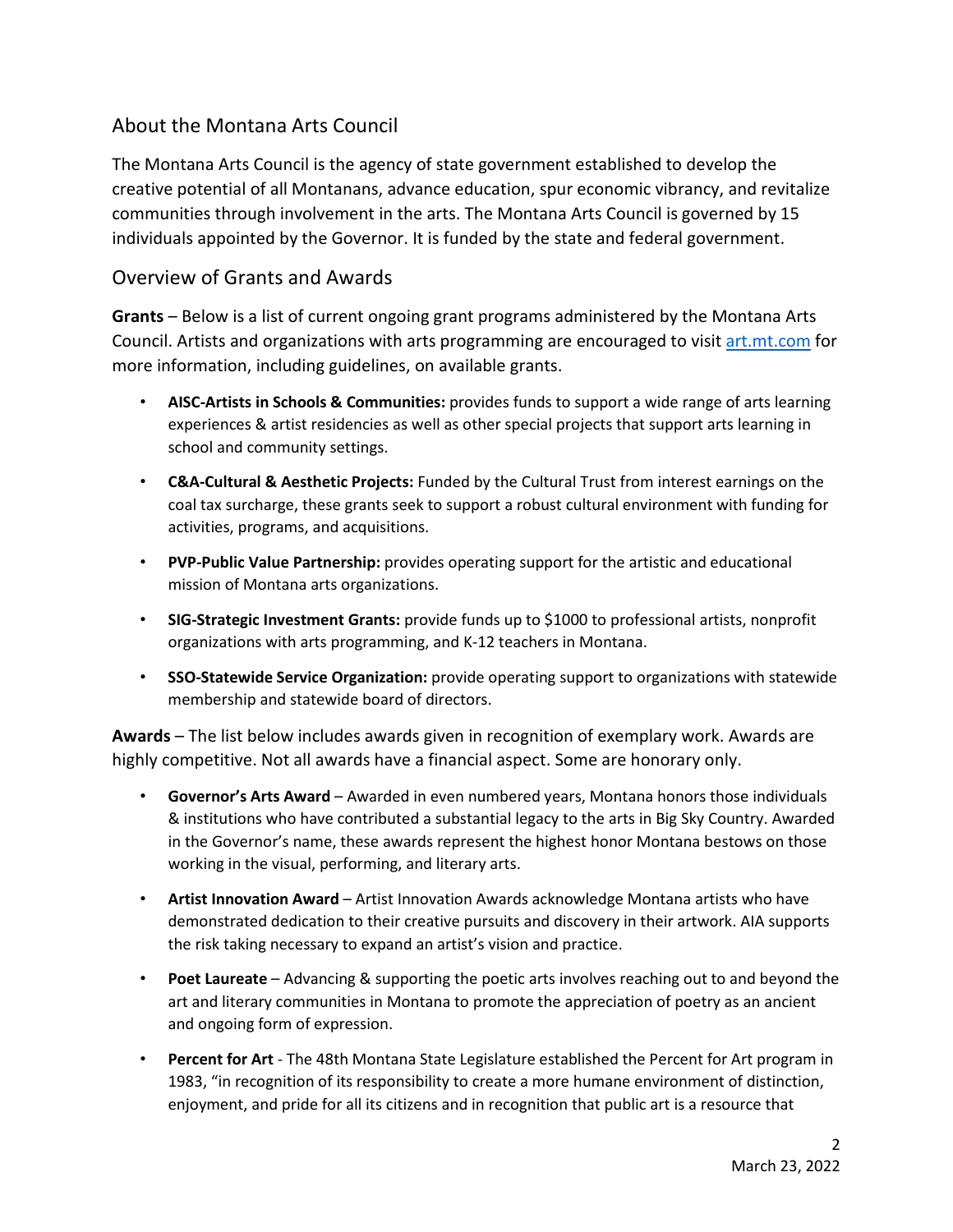stimulates the vitality and economy of the state's communities and provides opportunity for artists and other skilled workers to practice their crafts, declares that a portion of the funds for the construction or renovation of appropriate state buildings be allocated for the acquisition of works of art for such buildings."

• **Montana Circle of American Masters in Folk & Traditional Arts** – Recognized as exemplary practitioners of visual traditional art forms, their work reflects the highest quality of craftmanship, design and authenticity.

#### General Application Dos and Don'ts

#### **Do:**

- *Remember there are other people or organizations applying for the same grant or award*. There is a limited pool of money for funding. The application process is competitive. Make sure your application clearly demonstrates why you are deserving of funding.
- *Contact the program manager listed in the grant information for help with any aspects of the application process you are unsure about*. Contact information is included in application information for all grants and awards.
- *Ask the program manager to review your application before submitting*. Program managers want to help you write the best application possible to give you the best chance at funding. Their feedback is invaluable. Make your request at least 2 weeks before the due date.
- *Write the grant as though the review committee has never heard of you or your organization*. Be detailed in your mission, purpose, plan, goals, outcomes, budget, etc.
- *Include letters of support &/or production reviews as appropriate or applicable*. Show the reviewers that your community supports your organization and/or project.
- *Include a detailed budget showing how well-planned, cost-effective, and achievable is your project*. Remember to include matching fund amounts, as applicable. Round all your amounts to the nearest whole dollar (Instead of \$1.86, say \$2.00 or rather than \$4.18 use \$4.00)
- *Write the proposal with life and passion*. Convey to the review committee the excitement of the project.
- *Review and revise before submitting*. Be clear & concise.

#### **Don't:**

- *Copy & paste information from a prior grant application without editing for context and clarity*. The reviewers will notice.
- *Assume the review committee knows about you or your organization's mission and purpose*. Write the grant as though you represent a brand-new organization, even if the organization has applied for the same or other MAC grants in previous years.
- *Wait until the last minute to begin writing your application*. Time is your friend. You need time to gather information, frame your ideas and reread what you wrote.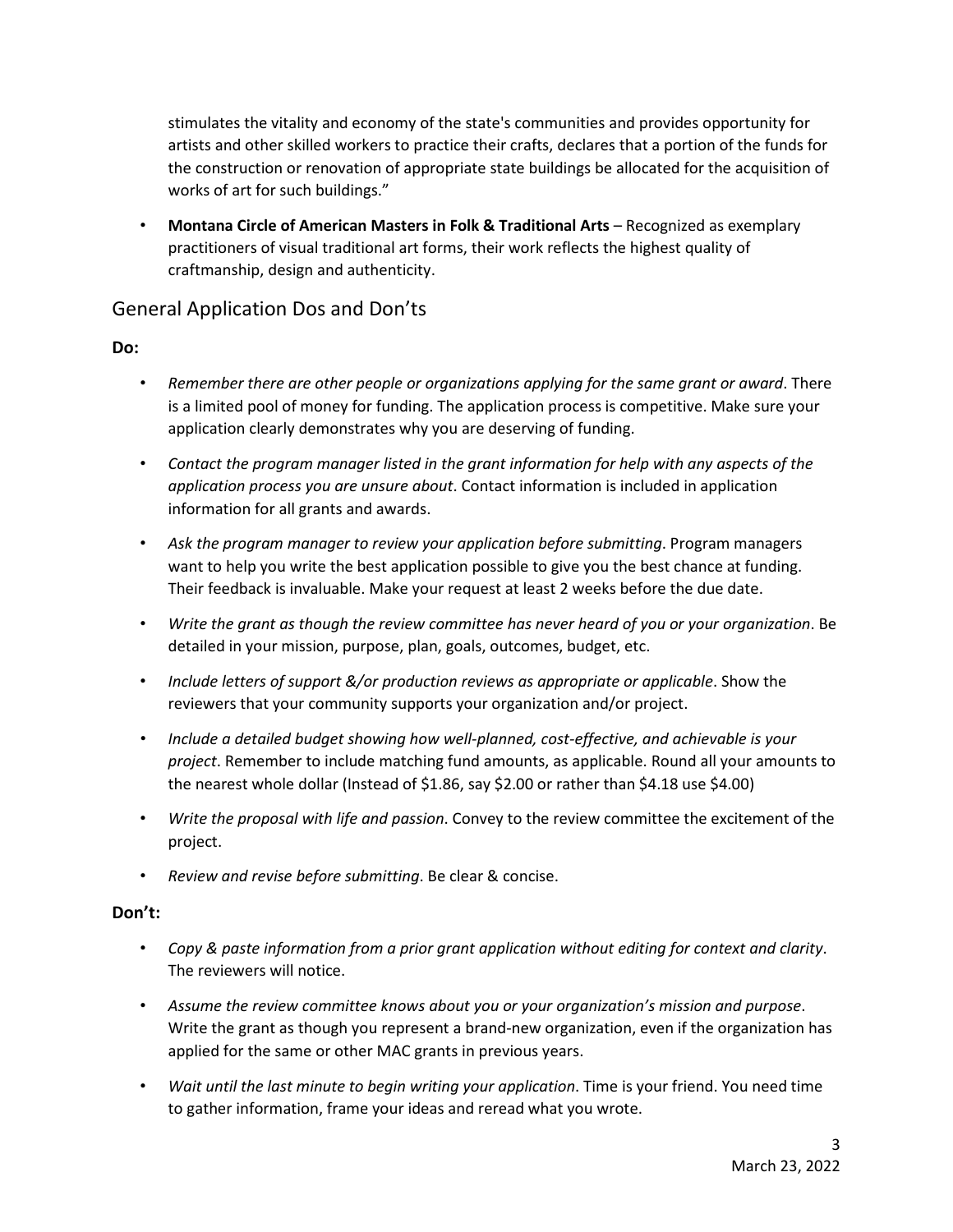- *Use out-of-date data*. Make sure your budget, statistics and other information are current.
- Ask for a lower amount of money thinking it will make you more likely to be funded. Request grant amounts in whole dollars to the nearest 100 (\$500, \$2,500, \$5,000, etc) Asking for the maximum award (assuming your budget supports the request) will not make you more or less likely to be funded. In the same way, asking for less than the maximum award will not make you more likely to be funded. There is no need to play games with your funding request. Ask for what you need.
- *Submit an application that you have not proofread*. Spell-check does not constitute proofreading. Check yourself for grammatical errors, vague ideas, inconsistencies, and redundancy. Have a colleague read through the application for you.

# Eligibility

The general eligibility requirements for funding are below. Specific grant or award programs may have additional eligibility requirements.

For Individuals:

- Must be a Montana resident for a minimum of one year
- Must not be a degree seeking student and the project proposal cannot be for a project which will receive any type of educational course credit
- Must be at least 18 years old
- Must be a legal U.S. resident

For Organizations:

- Must be a non-profit entity incorporated in the State of Montana, registered and in good standing with the Secretary of State OR
- A governing unit such as state, region, county, city, town, or Indian tribe OR
- A non-profit college or university (including tribal colleges) where the project request extends significantly beyond the campus
- Must have been in operation at least 1 year. (Some grants have a longer term requirement.)
- Must hold a SAM number System for Award Management is the U.S. government system that helps manage the federal awards process. The Montana Arts Council receives funding from the National Endowment for the Arts and therefore requires all grant recipients to have a SAM number. Visit [https://sam.gov](https://sam.gov/) for more information and to acquire a SAM number. A SAM number is not required for application but is required before funds can be distributed to your organization.
- Must comply with the Americans with Disabilities Act. Refer t[o https://www.ada.gov](https://www.ada.gov/) for more information.
- Must be in good standing with the Montana Arts Council. Organizations with incomplete or delinquent final reports cannot be funded until all past-due reporting is completed.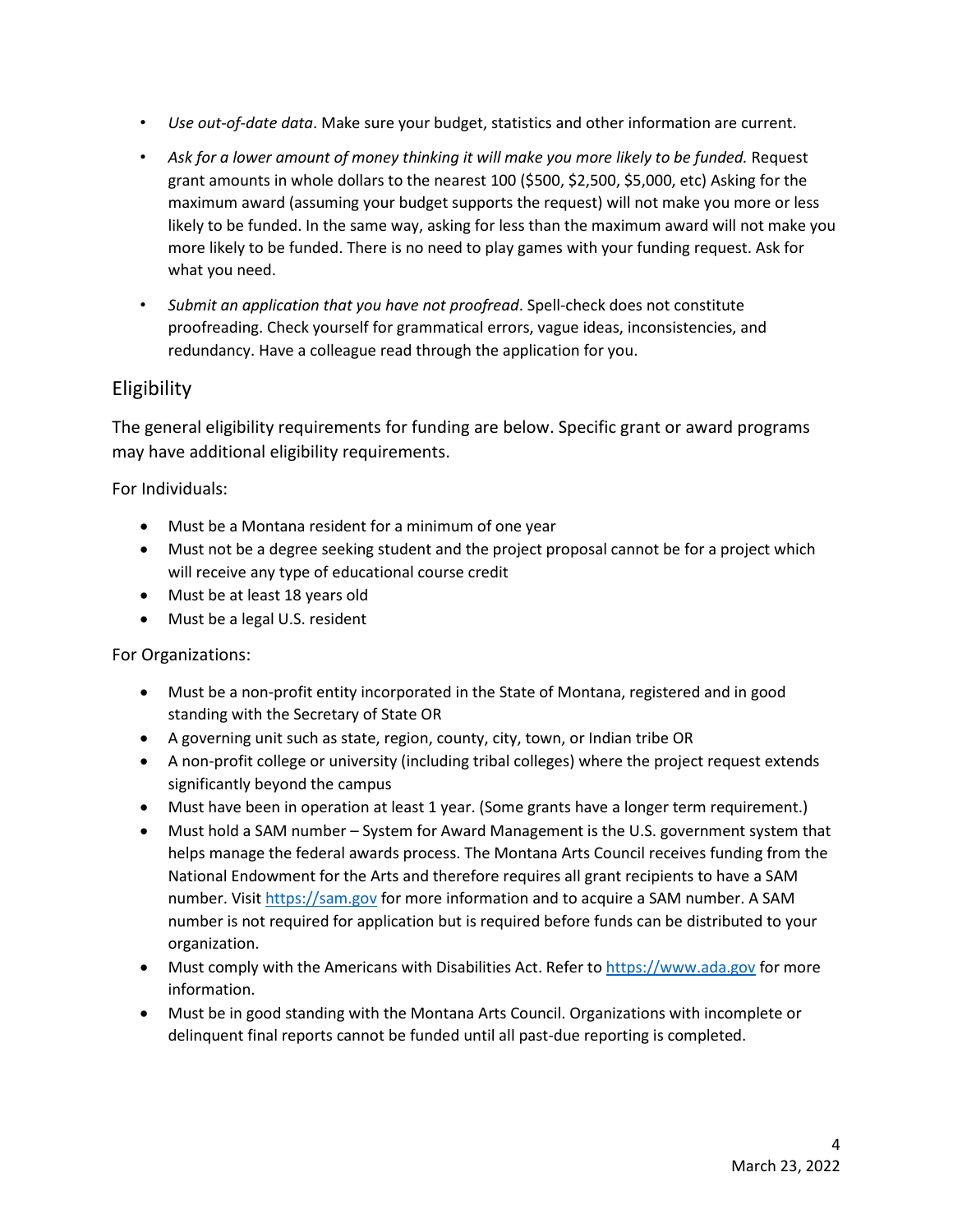# Steps in the Application/Review Process

- Writing your grant application Grant applications are accessed through our grant management syste[m here.](https://www.grantinterface.com/Home/Logon?urlkey=montanaarts) Remember to allocate plenty of time to write the application, have a colleague read through it, and proofread it for spelling and grammatical errors, vague ideas, inconsistencies, and redundancies. Consider having the grant manager look over your application before submitting.
- MAC Staff review Once the deadline for submissions has passed, MAC staff will check applications for eligibility and completeness.
- Panel review A panel is convened to review application materials from all eligible applicants.
- Panel discussion The panel meets to discuss the applications and make funding recommendations. Panel discussions are public meetings. Information regarding review panel meetings can be found at [art.mt.gov](https://art.mt.gov/) or contact the grant manager for a link to the zoom meeting.
- Panel comments Following the meeting, MAC staff will compile panel comments. Comments are valuable feedback for those receiving funding and those applicants who are not funded. Panel comments are available upon request from the grant manager.
- Notifications For most grants, notification of funding occurs once the review panel has concluded their work. For Cultural Trust (C&A) awards, funding is finalized by ratification of the legislature, with notification following.
- Next steps Awardees will receive a grant contract outlining the conditions of funding, a W-9 and EFT (electronic funds transfer) form. For up front funding awards, payments are made when the completed documents are returned. For awards requiring reporting for funding, grantees will be notified when reports are due. All reporting is done in the same grant management system where applications were submitted.

## Reporting Requirements

The Montana Arts Council is required to submit annual reporting to the National Endowment for the Arts for all grants awarded in a fiscal year. The reports include financial and statistical information from every individual and organization receiving funding. We collect this information in the reports grantees submit to us.

If you are awarded a grant from the Montana Arts Council, you will be required to complete and submit annual reports &/or a final report. Multi-year grants require annual reporting that includes some or all of the information below. Those grant programs have details on when annual reports are due. Annual reports must be completed for annual grant payments to be disbursed.

Generally, final reports are due 30 days after the completion of a grant period or funded project, although there are exceptions to this. Your specific grant program has the details on when reporting is due. Plan on at least a couple of hours to complete a final report. Understand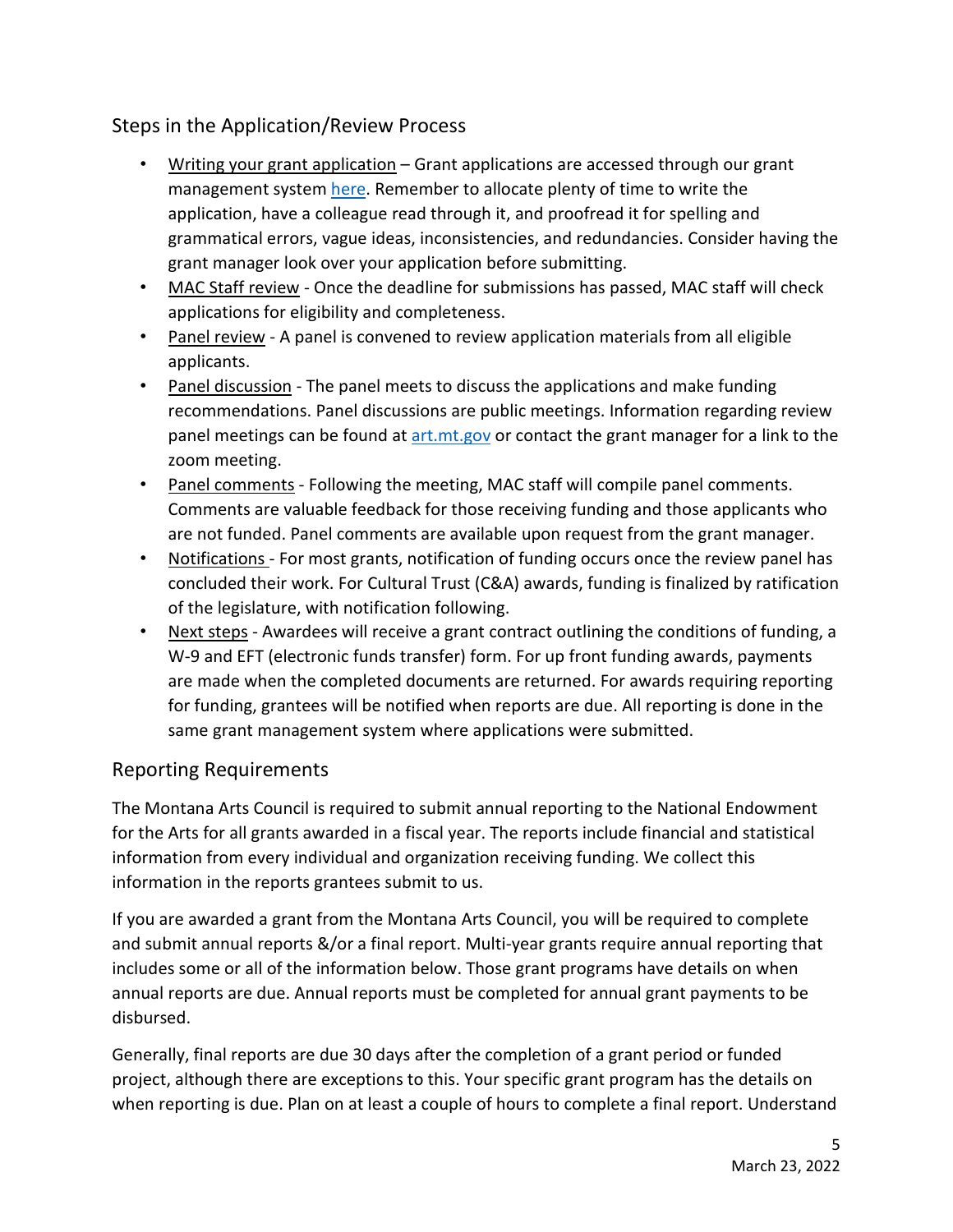that failure to file a final report on time can delay grant payments and/or impact future funding by the Montana Arts Council. Final reports include some or all of the following elements:

- Narrative responses regarding the process and/or results of the project, and the impact of the project/event/funding on the artist/organization/community.
- Project documentation including photos of the process, participants, finished product or other relevant information. Documentation can also include links to videos of performances and/or letters or responses from audience members.
- Financial information and documentation which may include a completed budget sheet, most recently filed 990 tax return, receipts for expenses, pay stubs or other relevant financial information.
- Statistical information which must be collected by the Montana Arts Council for annual reporting to the National Endowment for the Arts (NEA).
- Award Acknowledgement some grant programs require the recipient to submit letters of acknowledgement to lawmakers in appreciation of their support of the Montana Arts Council. A copy of the letters sent must be uploaded to the final report for grants with this requirement.
- Affirmation that credit was given to the Montana Arts Council (and the National Endowment for the Arts, as applicable) for financial support of the organization or project.
- Assurances that the awarded funds were used for the stated purpose, that all information is true and correct and acknowledgement that facilities, materials, website, etc, meet federal ADA guidelines.
- Signature at the end of the final report, the person completing must type their name as their digital signature affirming the information in the report.

# Tax Liability for Individuals

Please be aware that individuals who receive grant funding from the Montana Arts Council will receive a form 1099 from the state in January following the award. The grant amount is taxable income that must be reported on your federal income tax form. For full tax ramifications of receiving a grant, please contact a tax professional. MAC staff are not able to assist with tax questions.

Individuals who owe money to the State of Montana may have the amount owed deducted from the grant payment before funds are distributed. The most common examples of this are child support payments and unpaid taxes.

## Definitions

• Practicing Artist: A professional artist with a sustained commitment to their art form. The term "artist' applies broadly across disciplines, including music, performing, visual, literary, media, and multi-disciplinary artists who devote a significant portion of their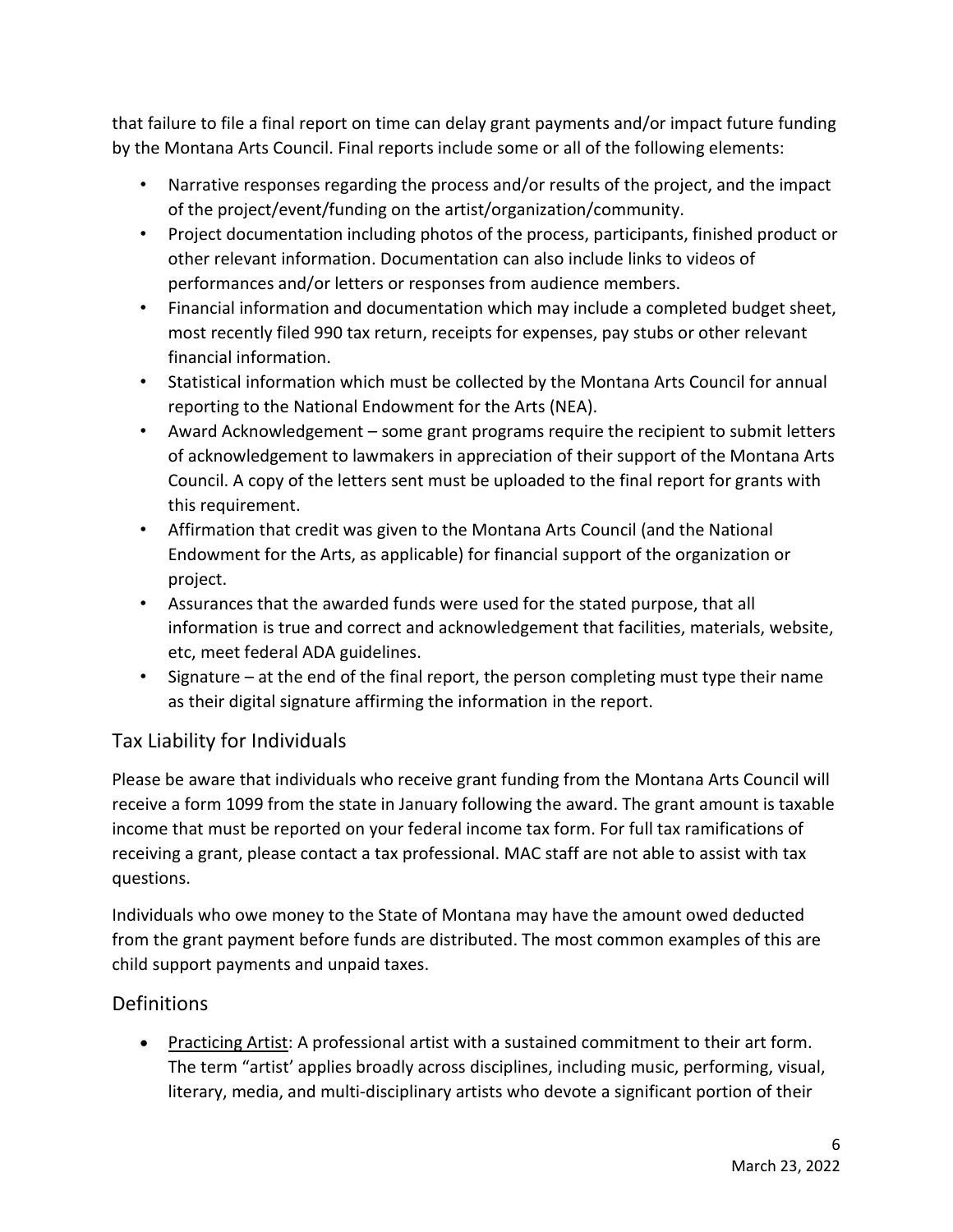time to the creation of artwork. The professional artist is likely to be paid for performances, sells their artwork, or shares their body of work with the public on a regular basis.

- Fiscal Sponsor: A fiscal sponsor is a 501c3 tax exempt entity offering to provide its taxexemption and associated benefits to another group. A person or organization applies for a grant requiring non-profit status for funding. The non-profit organization acting as the fiscal sponsor receives and controls the funds and disburses as agreed; the project owner owns the result of the project. For more information on being or using a fiscal sponsor and when one might be required for funding, contact Kristin Burgoyne at [kburgoyne@mt.gov](mailto:kburgoyne@mt.gov) or 406-444-6449.
- In-kind Donation: An in-kind donation is a non-cash contribution of a good or service. Examples include donated supplies, labor, facility rental, etc. In-kind donations may be for all or part of the regular cost of the good or service. In-kind donations should be included in financial reporting.
- Items/Activities that will never be funded by MAC: lobbying, projects completed prior to the start of the grant period, religious activities, food and beverages (including alcohol), fundraising prizes, international travel, and any other item or activity explicitly or implicitly prohibited by federal or state policy.

### State of the Arts

Subscribe to the quarterly State of the Arts newspaper to stay up to date on arts and culture happenings in Montana.

## MAC Staff Contacts

#### AISC Grants – **Monica Grable**

444-6522 or [monica.grable@mt.gov](mailto:monica.grable@mt.gov)

#### PVP and C&A Grants– **Kristin Burgoyne**

444-6449 or [kburgoyne@mt.gov](mailto:kburgoyne@mt.gov)

#### SSO and SIG Grants – **Brian Moody**

444-4700 or [brian.moody2@mt.gov](mailto:brian.moody2@mt.gov)

#### General grant management software questions – Ginny Newman

444-6354 or [virginia.newman@mt.gov](mailto:virginia.newman@mt.gov)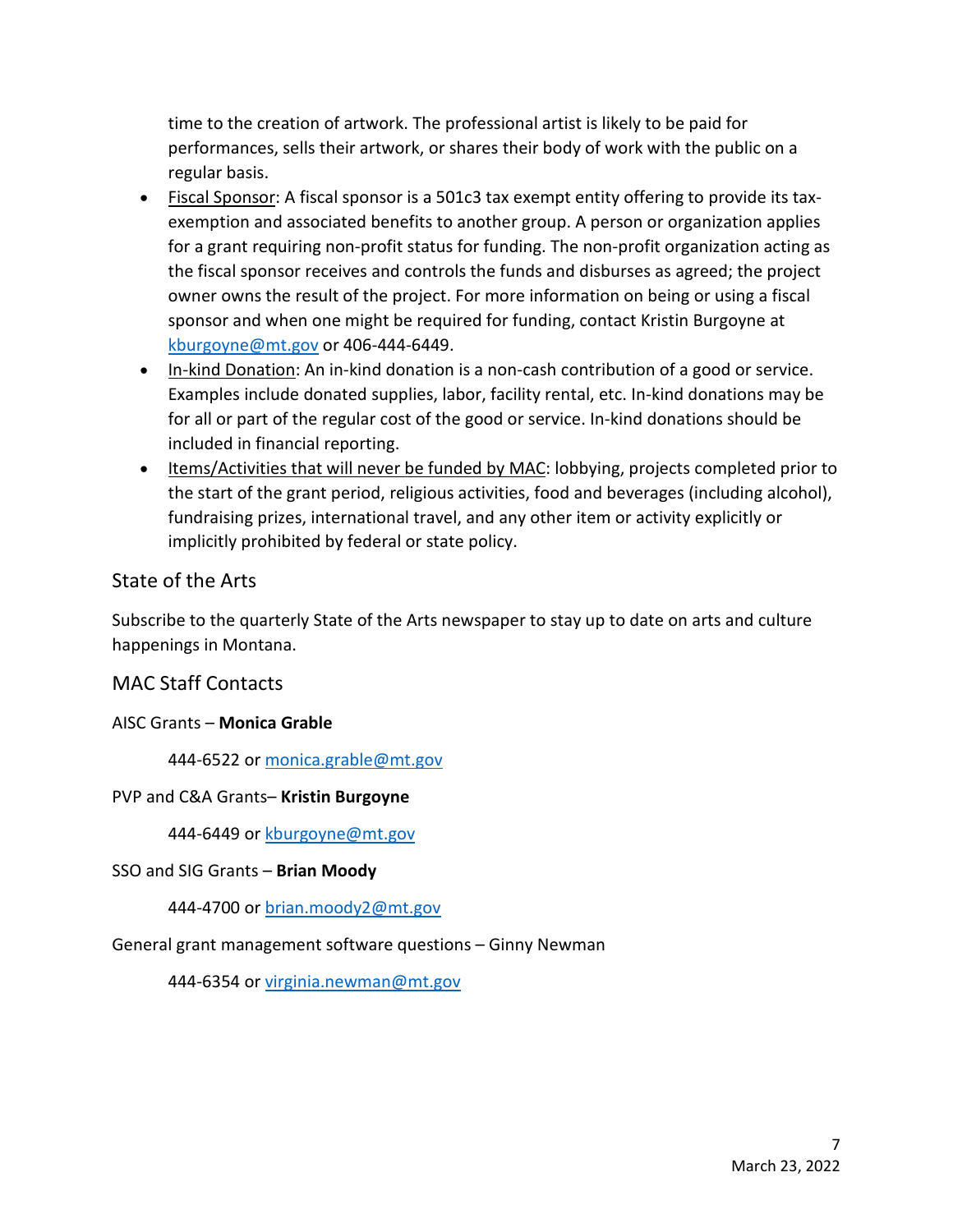## Grant Management System How-To

Navigate to Logon Page - [Grant Lifecycle Manager \(grantinterface.com\)](https://www.grantinterface.com/Home/Logon?urlkey=montanaarts) and either log in or create a new account.

New Users: Click on "Create New Account" to complete the registration process and create your logon credentials.

Existing Users: Enter your credentials and log in. If you forgot your password, use the "Forgot your Password" link to the left to reset your password.

**If someone at your organization has already registered in the system, do not create a new account.** Contact MAC staff at mac@mt.gov to receive your username.



#### Logon Page

| Email Address*                        | Welcome to the Montana Arts Council's online grants and<br>programs portal.                                                                                |  |  |
|---------------------------------------|------------------------------------------------------------------------------------------------------------------------------------------------------------|--|--|
| The Email Address* field is required. | New Users: Please click on "Create New Account" to complete the<br>registration process and create your logon credentials.                                 |  |  |
| Password*                             |                                                                                                                                                            |  |  |
|                                       | <b>Existing Users: Please enter your credentials and log in. If you forgot</b><br>your password, please use the "Forgot your Password" link to the left to |  |  |
| The Password* field is required.      | reset your password.                                                                                                                                       |  |  |
|                                       | Not Sure? If you think that you or someone at your organization has                                                                                        |  |  |
| Log On<br><b>Create New Account</b>   | already registered in the system, do not create a new account. Please                                                                                      |  |  |
| Forgot your Password?                 | contact Kristin Han Burgoyne at kburgoyne@mt.gov to receive your<br>username                                                                               |  |  |
|                                       |                                                                                                                                                            |  |  |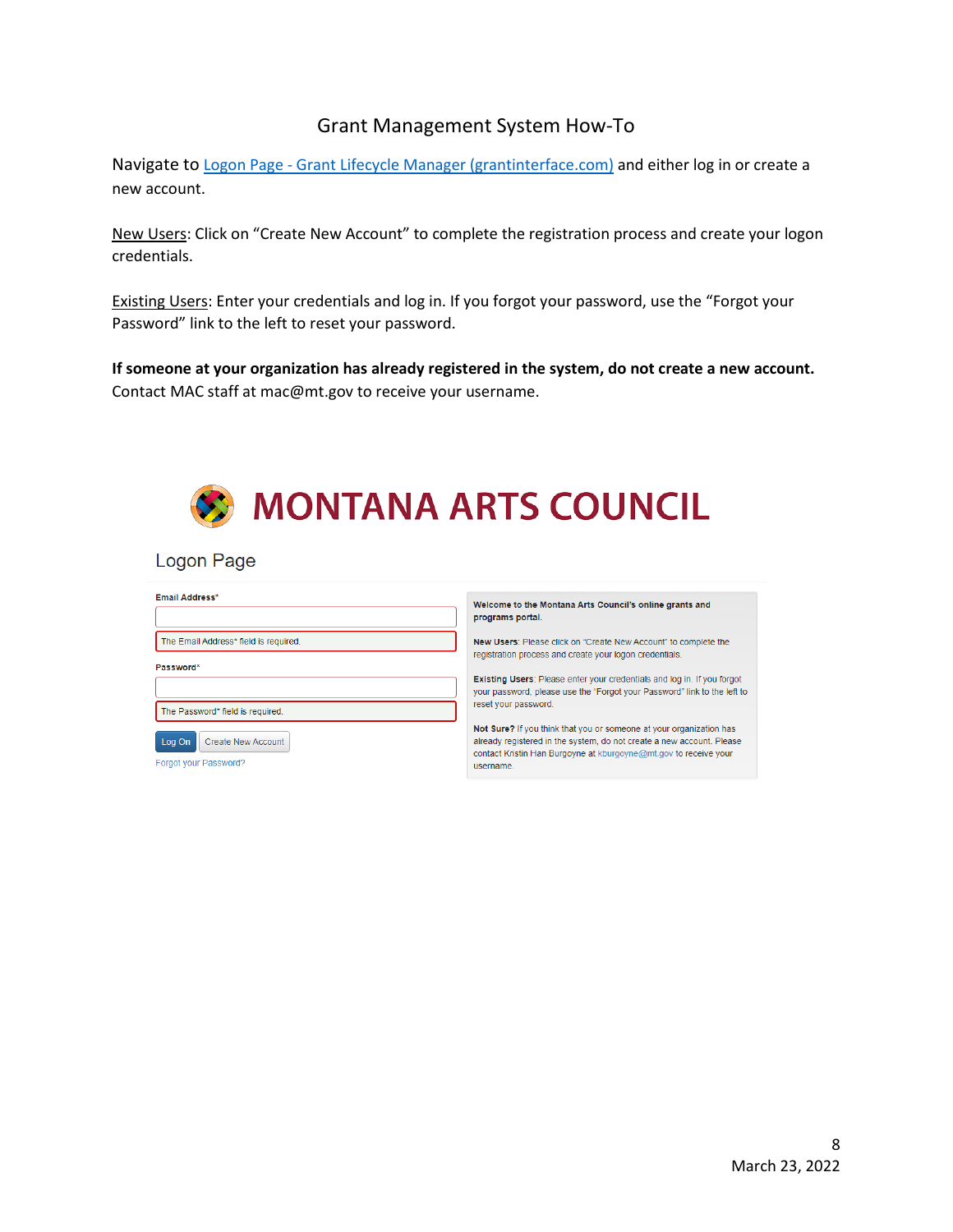On the Applicant Dashboard, click Apply in the top left.

| <b>Applicant Dashboard</b>                                         |                              |                                                                                                    |                                                                                                                            |
|--------------------------------------------------------------------|------------------------------|----------------------------------------------------------------------------------------------------|----------------------------------------------------------------------------------------------------------------------------|
| Public Profile                                                     |                              |                                                                                                    |                                                                                                                            |
| <b>Applicant:</b><br><b>Ginny Newman</b><br>virginia.newman@mt.gov |                              | ◢<br><b>Contact Email History</b>                                                                  | Organization:<br><b>Montana Arts Council</b><br>$\Omega$<br>406-444-6430<br>PO Box 202201 830 N Warren<br>Helena, MT 59620 |
|                                                                    |                              | (i) If your organization information does not appear correct, please click the edit (pencil) icon. |                                                                                                                            |
| <b>Active Requests (0)</b>                                         | <b>Historical Requests 0</b> |                                                                                                    |                                                                                                                            |

In this screen you can see your open/active requests and historical requests. Clicking on Historical Requests will allow you to view previously submitted applications.

On the Apply screen, you will see a list of grant programs with general information. Select the grant you would like to apply to by clicking Apply on the right side of the field.